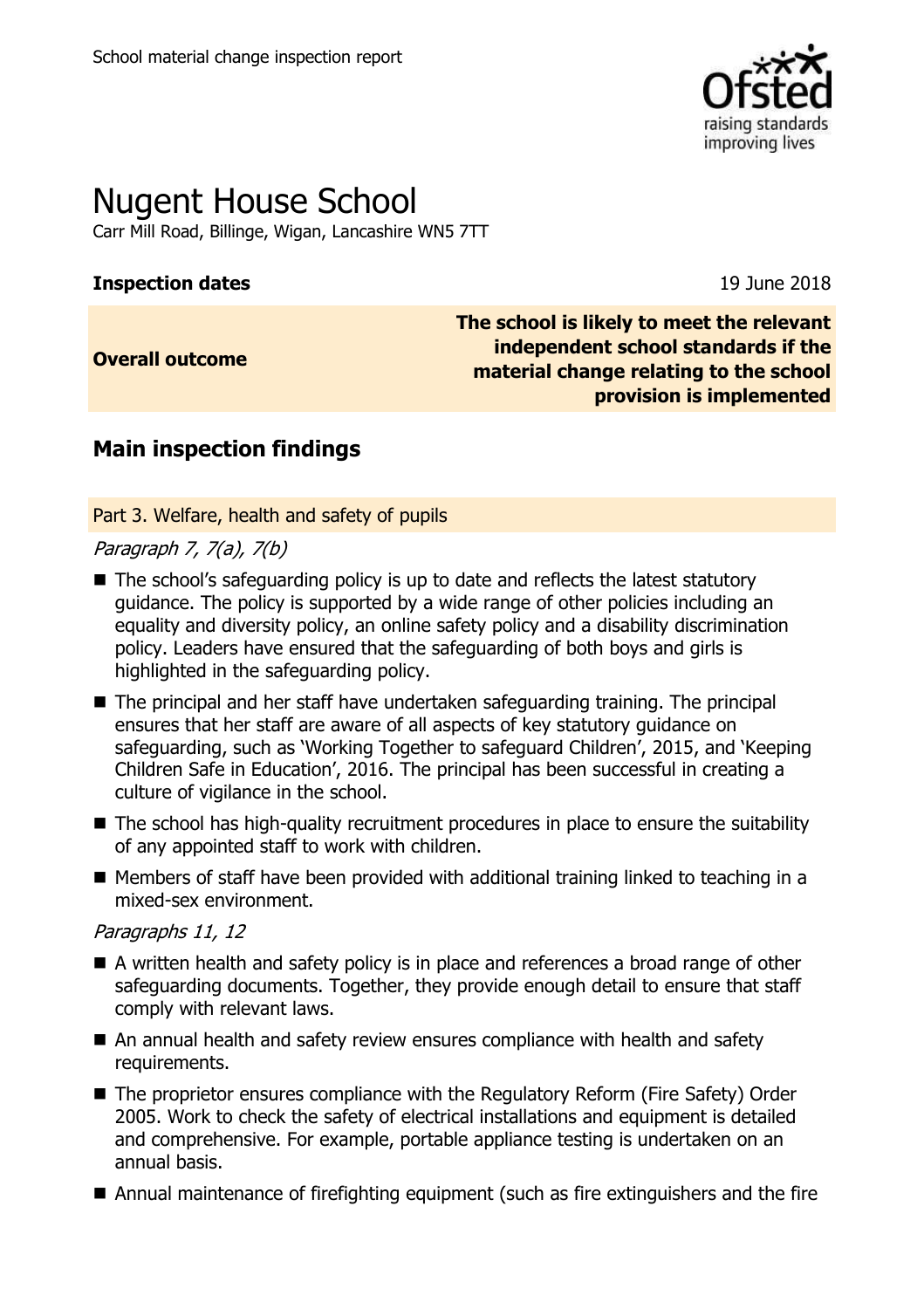

alarm) are undertaken. During the inspection, paperwork was provided to confirm that such checks have been made.

- The fire risk assessment shows that the premises comply with regulations and meet the required standards.
- Fire routes are free from clutter and visible. Clear signage is in place.

#### Paragraphs 14, 16, 16(a), 16(b)

- The high staff-to-pupil ratio means that it is possible to ensure close supervision of all pupils. Leaders propose to recruit an additional member of staff to support the management of the safeguarding aspects of the material change being proposed. Leaders have ensured that the additional needs of the female pupils will be met in an effective manner.
- **Pupils are well supervised throughout the school day, both in the building and around** the school site.
- The proprietor has a risk assessment policy. Additionally, risk assessments exist for a range of other educational purposes, including curriculum and extra-curricular activities, fire risk assessments, and safeguarding of individual pupils. Leaders use their risk assessments well to identify hazards and to plan and take actions to reduce potential risks.
- Additional risk assessments have been created to manage and support the transition of girls into the school.

#### Paragraph 32(1)(c)

- The school has a website which includes the school's most up-to-date child protection policy, along with a broad range of other safeguarding and health and safety policies and procedures which promote the welfare of pupils in school. A copy of the school's complaints procedure is also available.
- The standards in this part are like to be met if the request for the material change is approved.

#### Part 4. Suitability of staff, supply staff, and proprietors

Paragraphs 17, 18(1), 18(2), 18(2)(a), 18(2)(b), 18(2)(c), 18(2)(c)(i), 18(2)(c)(ii), 18(2)(c)(iii), 18(2)(c)(iv), 18(2)(d), 18(2)(e), 18(3), 21(1), 21(2), 21(3), 21(3)(a), 21(3)(a)(i), 21(3)(a)(ii), 21(3)(a)(iii), 21(3)(a)(iv), 21(3)(a)(v), 21(3)(a)(vi), 21(3)(a)(vii), 21(3)(a)(viii), 21(3)(b), 21(4)

- The school has a single record which records the details of the required employment checks on staff. This is up to date and maintained in electronic form.
- The school carries out thorough checks on teachers and other members of staff before appointment. No members of staff are allowed to take up their posts of employment until the checks are complete.
- The standards in this part are like to be met if the request for the material change is approved.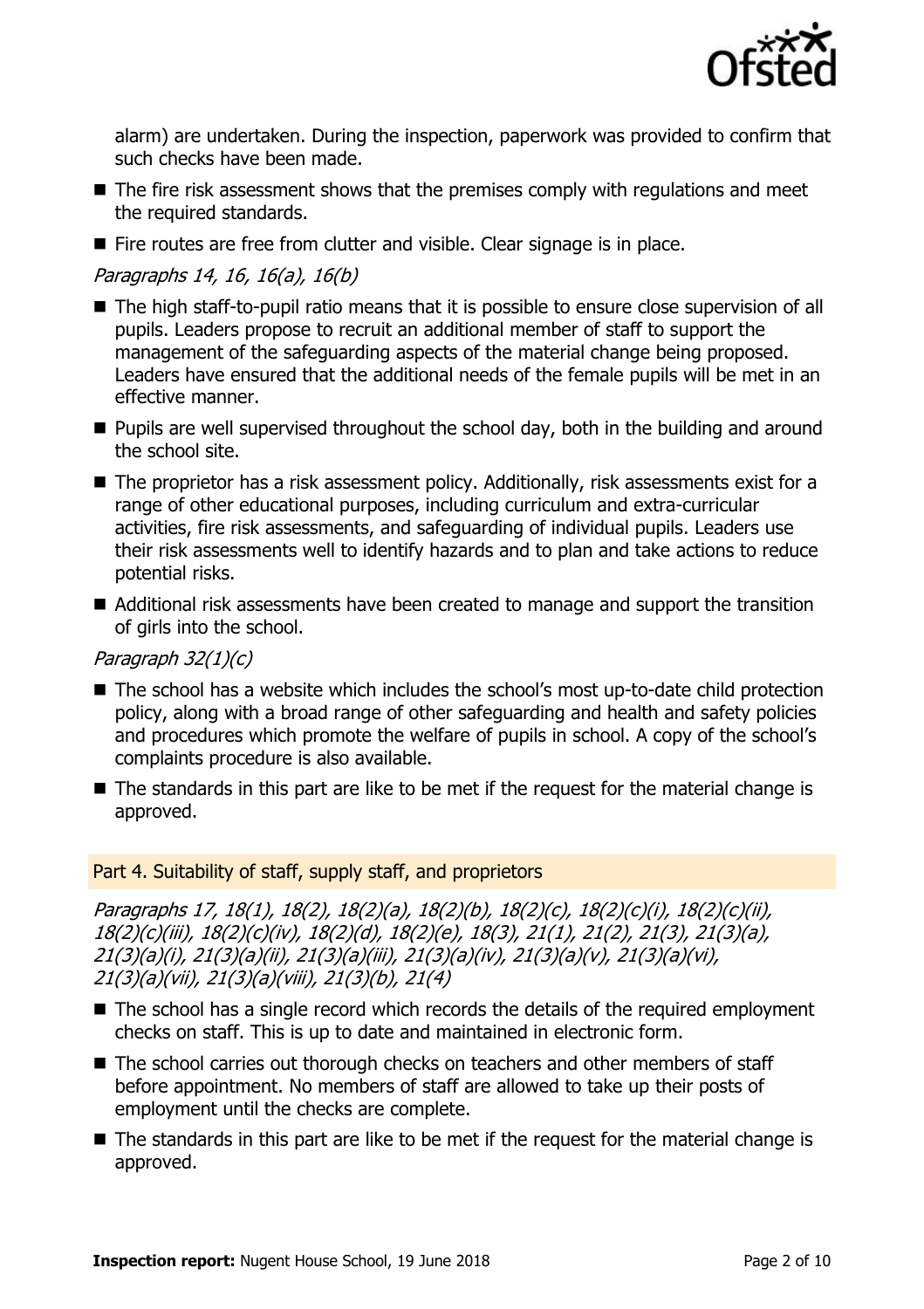

#### Part 5. Premises of and accommodation at schools

Paragraphs 23(1), 23(1)(a), 23(1)(b), 23(1)(c), 24(1), 24(1)(a), 24(1)(b)

- Suitable toilet facilities are provided for the use of pupils. They are in individual cubicles provided with suitable locks. There is an adequate number both for boys and for girls.
- Toilets are for the sole use of the pupils. An appropriate number of toilets are accessible to boys and girls who have physical disabilities.
- The school has appropriate single-sex changing and showering facilities both for boys and for girls to use following physical education.
- $\blacksquare$  Provision is in place for the medical examination and treatment of pupils and for the short-term care of sick and injured pupils.

#### Paragraphs 25, 26

- The school buildings are maintained to an acceptable standard. However, some classrooms and social areas are undergoing or are planned to receive refurbishment. Additionally, the school water heating system is planned to receive an upgrade.
- The proprietor has ensured that appropriate levels of soundproofing are in place between rooms.

#### Paragraph 27

■ Classrooms are well lit and there is external lighting to ensure that the premises are safe to access and leave after dark.

Paragraph 28(1), 28(1)(a), 28(1)(b), 28(1)(c), 28(1)(d), 28(2), 28(2)(a), 28(2)(b)

- **Pupils have access to drinking water at all times from taps in sinks and from** dispensers attached to the mains water supply. Drinking water facilities are clearly labelled.
- Washing facilities are available for all pupils. Hot water of a suitable temperature is available for hand washing.
- The temperature of hot water does not pose a scalding risk to users. Regular checks are carried out on water temperature.

#### Paragraph 29(1), 29(1)(a), 29(1)(b)

- There is a wide range of outdoor spaces for pupils to play in. The school has extensive grounds for sporting use, including a multi-use pitch and playgrounds.
- Physical education is provided in accordance with the curriculum and is suitable both for boys and for girls.
- The standards in this part are like to be met if the request for the material change is approved.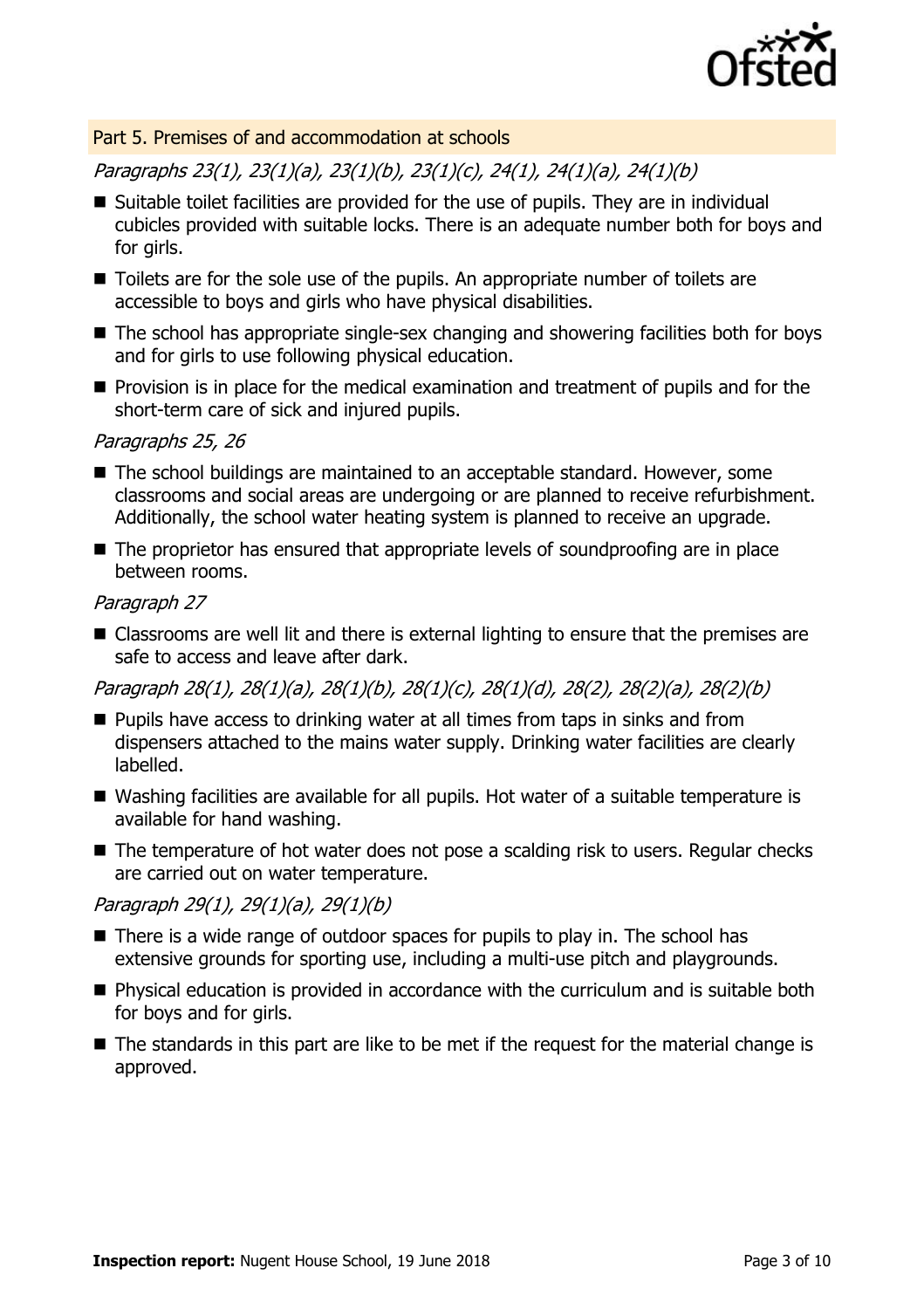

#### Part 8. Quality of leadership in and management of schools

### Paragraph 34(1), 34(1)(a), 34(1)(b), 34(1)(c)

- **Persons with leadership and management responsibility in school demonstrate good** skills and knowledge appropriate to their roles.
- Leaders actively promote the welfare, health and safety of pupils. They understand how vulnerable the pupils are and, as a consequence, all leaders and staff are extremely vigilant about safeguarding.
- Detailed provision is in place to support all aspects of pupils' well-being.
- The standards in this part are like to be met if the request for the material change is approved.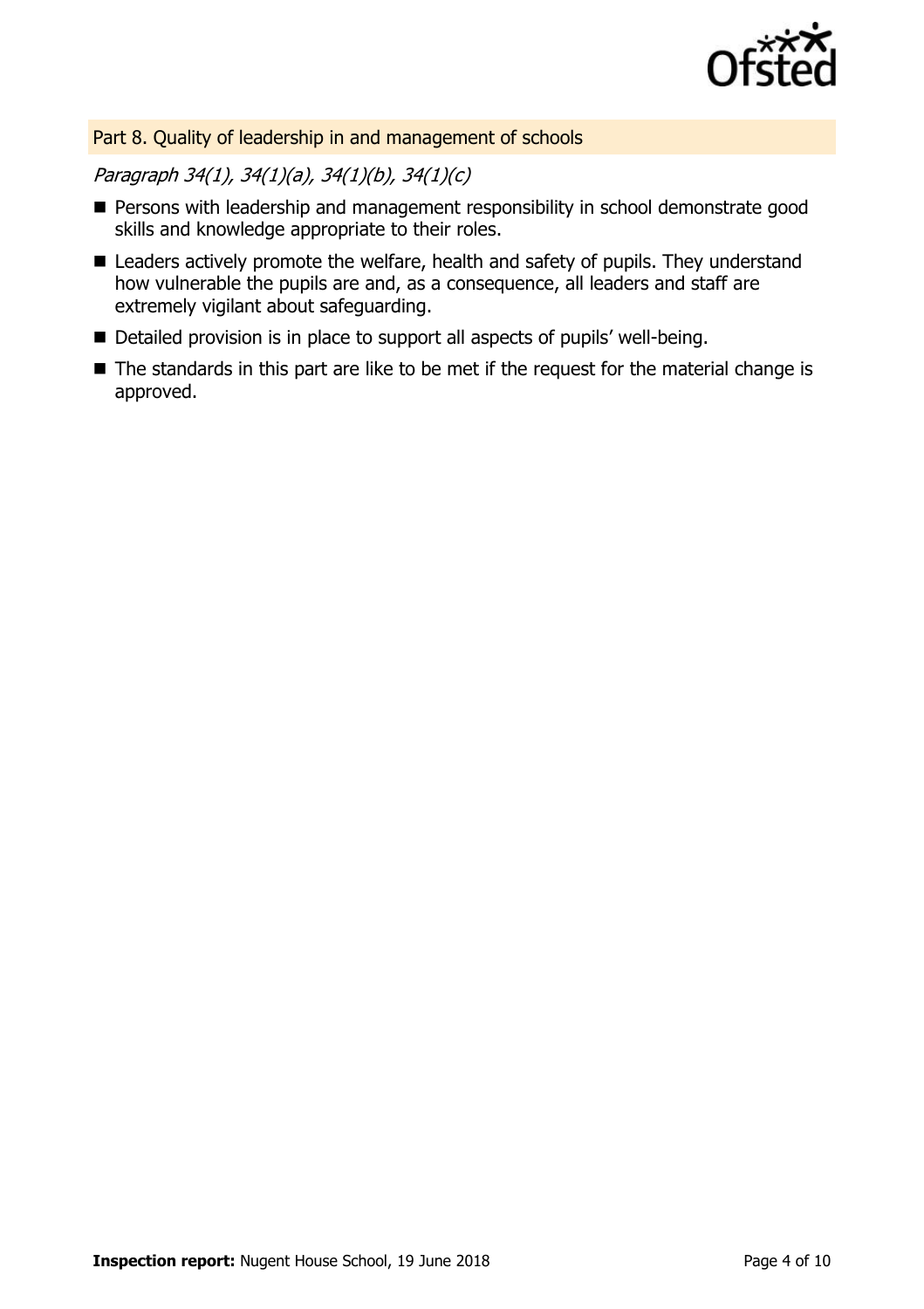

## **Compliance with regulatory requirements**

The school is likely to meet the requirements of the schedule to the Education (Independent School Standards) Regulations 2014 ('the independent school standards') and associated requirements that are relevant to the material change.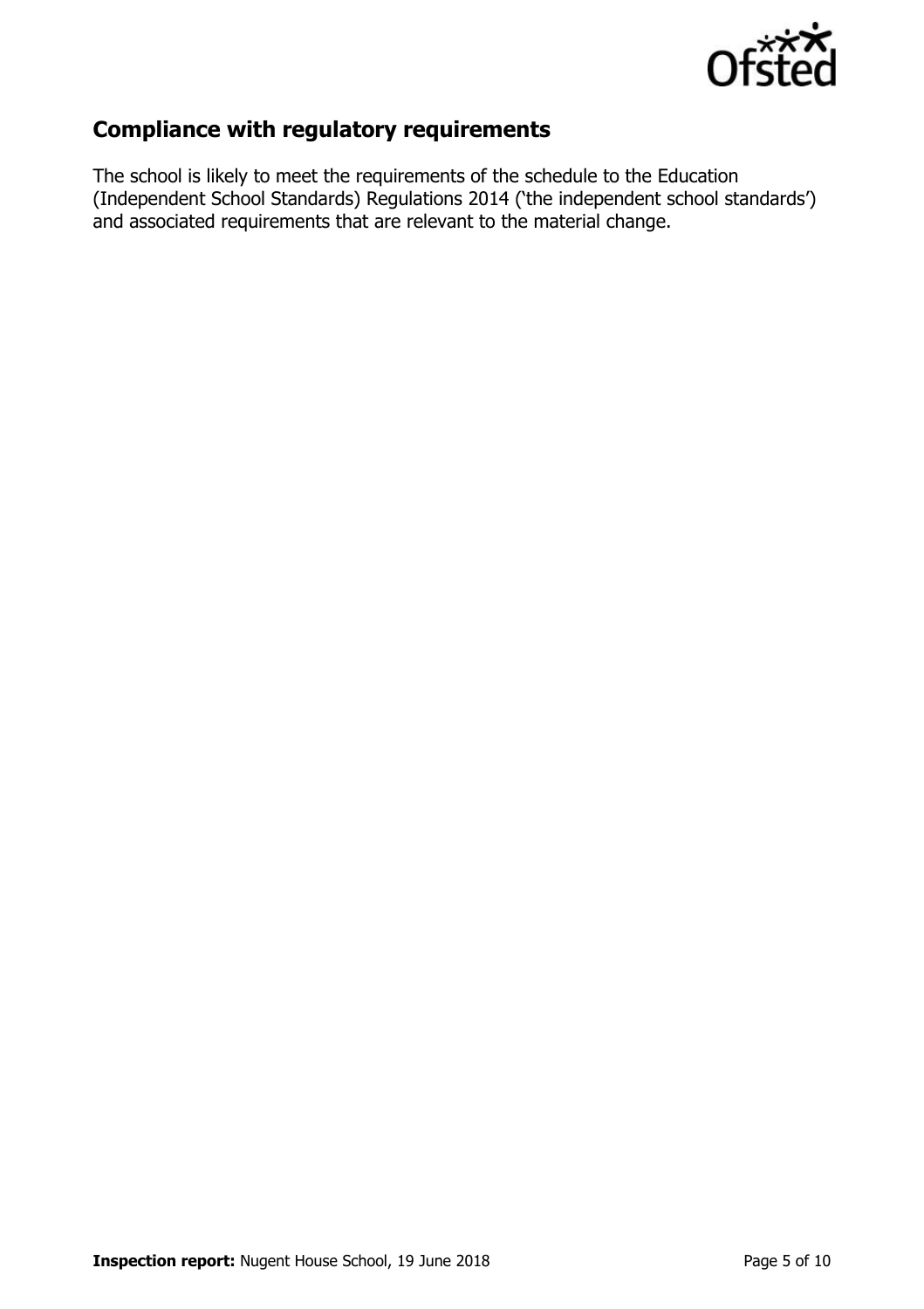

## **School details**

| Unique reference number  | 104839   |
|--------------------------|----------|
| DfE registration number  | 342/6004 |
| <b>Inspection number</b> | 10054728 |

This inspection was carried out under section 162(4) of the Education Act 2002, the purpose of which is to advise the Secretary of State for Education about the school's likely compliance with the independent school standards relevant to the material change that the school has applied to make.

| Type of school                       | Other independent special school |
|--------------------------------------|----------------------------------|
| <b>School status</b>                 | Independent school               |
| Proprietor                           | <b>Nugent Care</b>               |
| Chair                                | Sarah Johnson                    |
| <b>Headteacher</b>                   | <b>Ms Carol Parkinson</b>        |
| Annual fees (day pupils)             | £52,000                          |
| Telephone number                     | 01744 892551                     |
| Website                              | www.nugenthouse.co.uk/           |
| <b>Email address</b>                 | nugent.house@nugentcare.org      |
| Date of previous standard inspection | 4-6 July 2017                    |

#### **Pupils**

|                                        | <b>School's current School's</b><br>position | proposal | Inspector's<br>recommendation |
|----------------------------------------|----------------------------------------------|----------|-------------------------------|
| Age range of pupils                    | 7 to 19                                      | 7 to 19  | 7 to 19                       |
| Number of pupils on the<br>school roll | 40                                           | 54       | 54                            |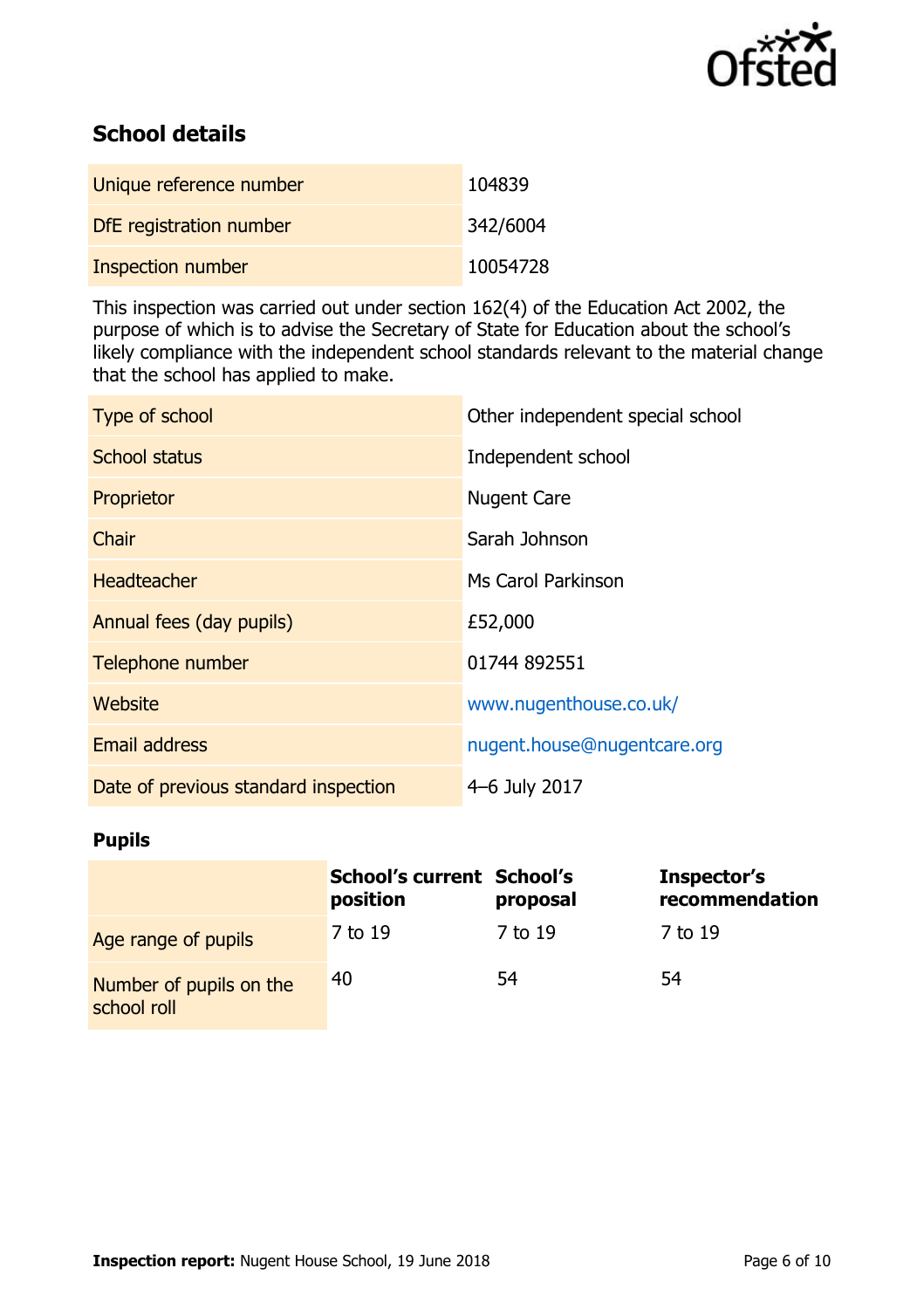

#### **Pupils**

|                                                                                                                                                             | School's current position School's proposal |       |
|-------------------------------------------------------------------------------------------------------------------------------------------------------------|---------------------------------------------|-------|
| Gender of pupils                                                                                                                                            | <b>Boys</b>                                 | Mixed |
| Number of full-time pupils<br>of compulsory school age                                                                                                      | 40                                          | 54    |
| Number of part-time pupils                                                                                                                                  | 0                                           | 0     |
| Number of pupils who have<br>special educational needs<br>and/or disabilities                                                                               | 40                                          | 54    |
| Of which, number of pupils<br>with a statement of special<br>educational needs or an<br>education, health and care<br>plan                                  | 40                                          | 54    |
| Of which, number of pupils<br>paid for by a local authority<br>with a statement of special<br>educational needs or an<br>education, health and care<br>plan | 40                                          | 54    |

#### **Staff**

|                                                  | <b>School's current position</b> | <b>School's proposal</b> |
|--------------------------------------------------|----------------------------------|--------------------------|
| Number of full-time<br>equivalent teaching staff | 19                               | 19                       |
| Number of part-time<br>teaching staff            | 0                                | $\mathbf{0}$             |
| Number of staff in the<br>welfare provision      | 25                               | 26                       |

#### **Information about this school**

- Nugent House School opened in 1983 and is part of the Nugent organisation.
- At Nugent House School, pupils in key stages 2, 3 and 4 and learners in post-16 provision study a wide range of subjects and are entered for various qualifications, including GCSEs.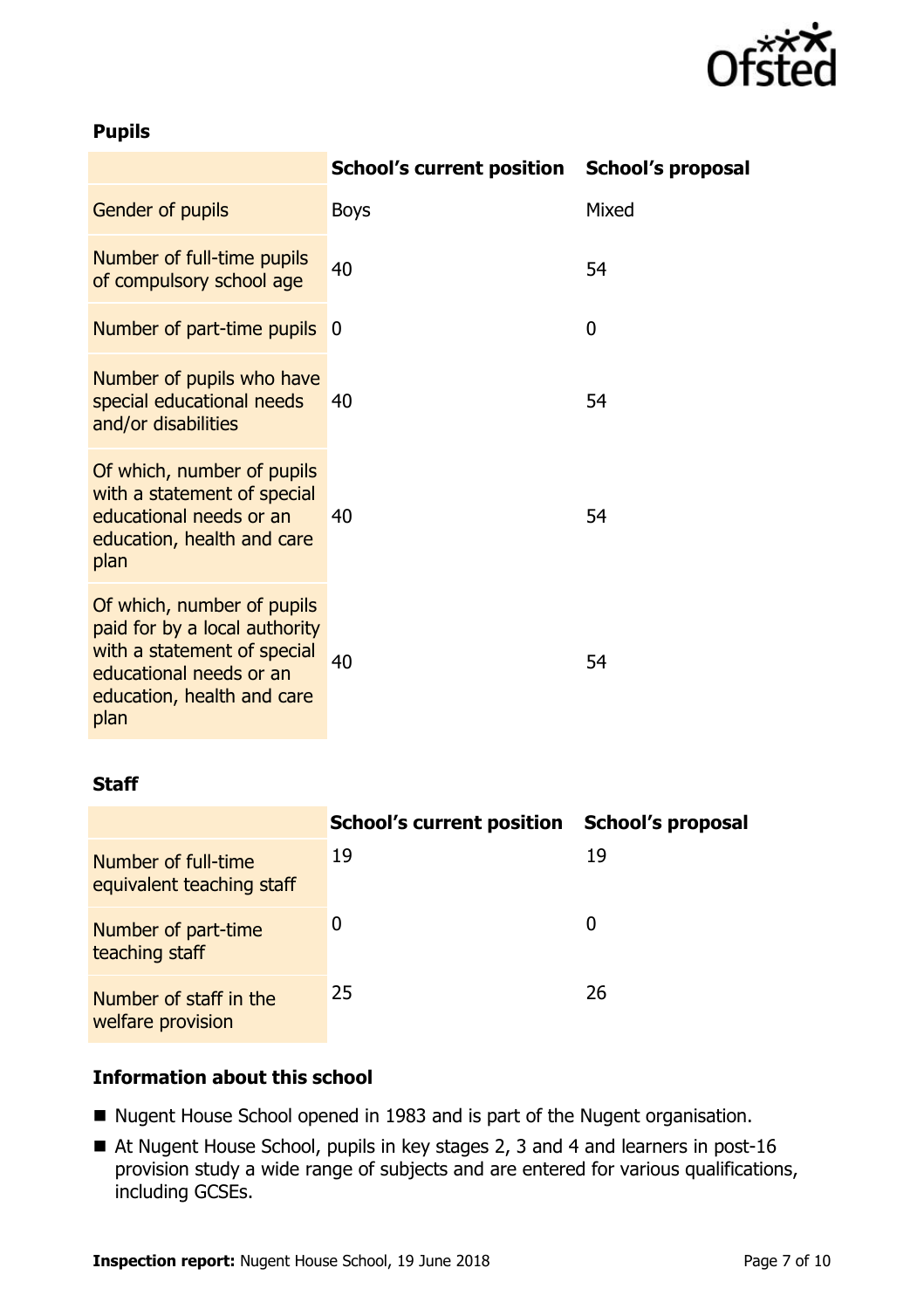

- The school caters for 40 pupils. All pupils have education, health and care plans. Most pupils are in the care of local authorities. The vast majority of pupils come to the school having missed significant periods of education and with poor skills in reading, writing and mathematics.
- The school works with several colleges and other external training providers to arrange placements for pupils and learners in the post-16 provision.
- $\blacksquare$  The school was previously inspected in July 2017.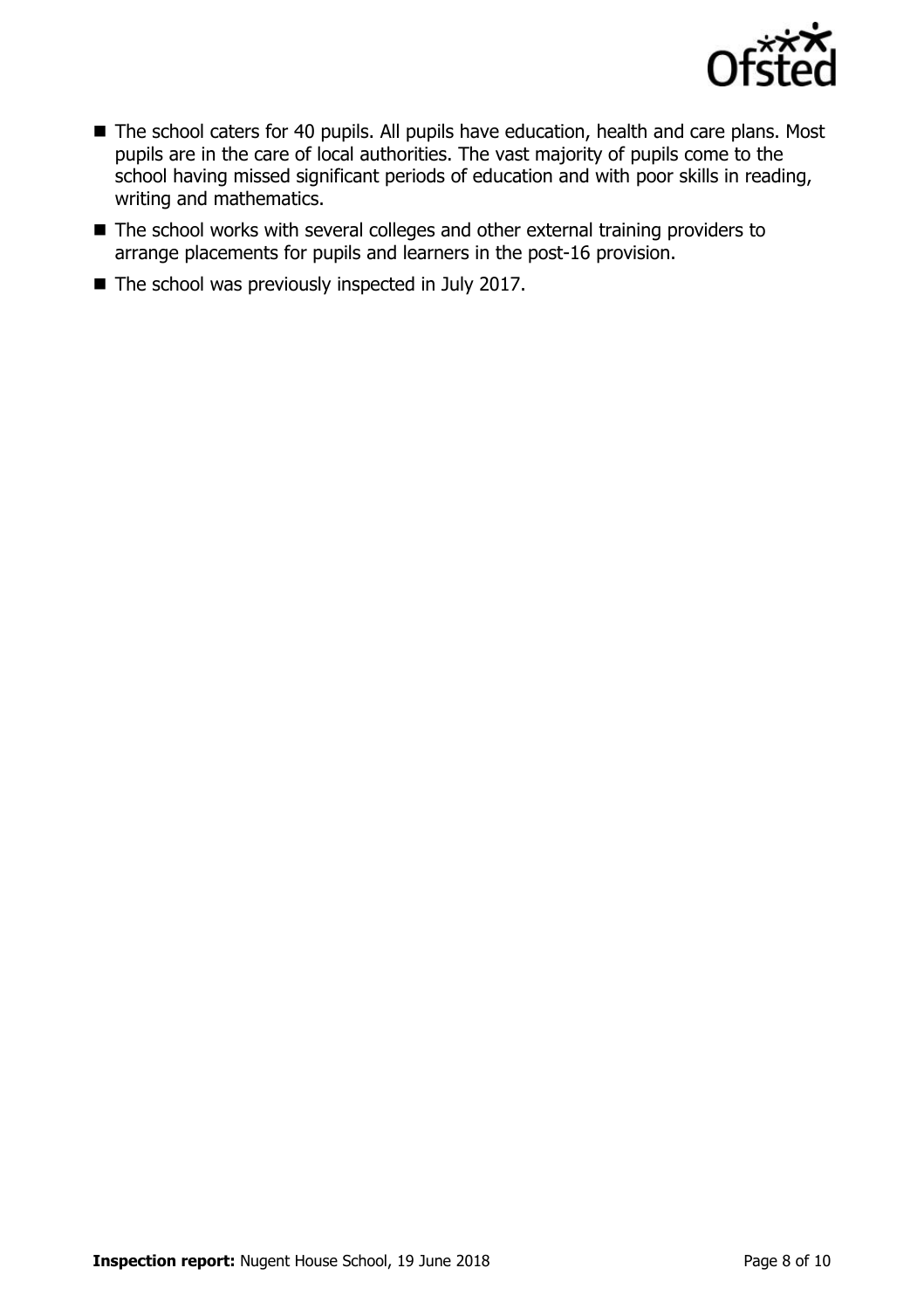

## **Information about this inspection**

- The material change inspection was commissioned by the Department for Education (DfE) because the school requested to alter its provision to add female day only pupils to male boarding provision.
- The DfE requested that Ofsted conduct a material inspection to report against parts 4 and 5 and paragraphs 11, 12, 14, 16 and 34 of the independent school standards.
- $\blacksquare$  The inspector toured the premises being used by the school, accompanied by the head of school, the caretaker and the school business manager. The inspector checked the suitability of the premises against the relevant independent school standards.
- The inspector scrutinised a range of school documents and policies to promote the health, well-being and safety of pupils, including the school's safeguarding policy.
- The inspector met with the principal and head of school to discuss all aspects of the material change proposal. The school business manager joined the meeting to discuss the school premises.
- The inspector met with a teacher, a teaching assistant, the special educational needs coordinator (SENCO) and the learning support mentor to discuss safeguarding and curriculum provision in relation to the material change.
- The inspector examined the school's website to ensure that proprietors are complying with the requirements to publish information. The proprietor ensures that the necessary documentation is made available to parents and carers through the website.
- $\blacksquare$  The inspector scrutinised the single central record.

#### **Inspection team**

Gill Pritchard, lead inspector **Her Majesty's Inspector**